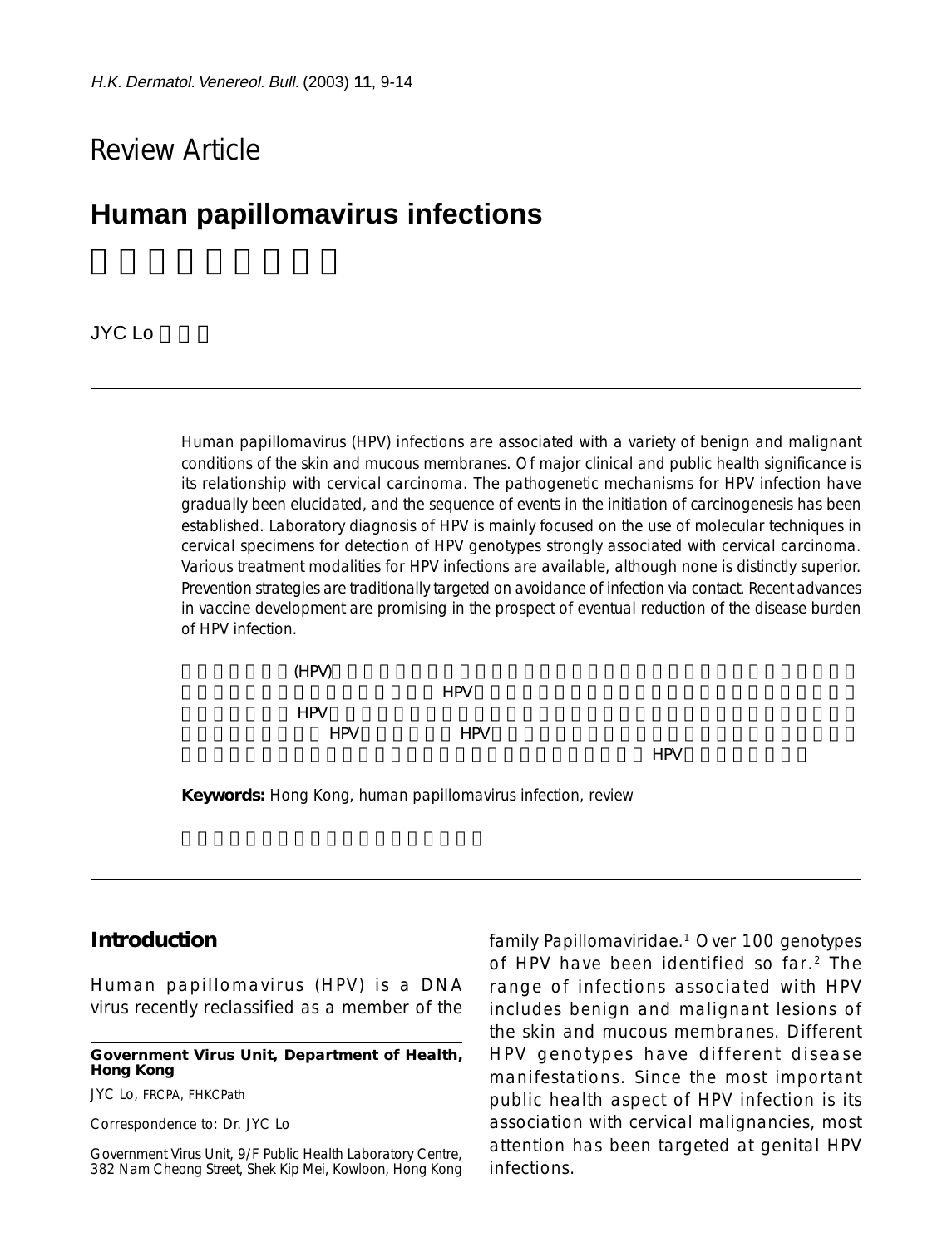# **Epidemiology**

HPV infection occurs worldwide. Different age groups are infected by different genotypes with diverse presentations. The infection is transmitted via an abrasion in the skin or mucous membrane. Possible modes of acquisition include skin infection via autoinoculation and contact of bare feet with contaminated wet floor of public swimming pools and bathrooms, and genital infection during sexual intercourse. Laryngeal infection is probably acquired neonatally through the birth canal during parturition since the HPV types in the genital and respiratory tracts are similar. In Hong Kong, statistics from the Social Hygiene Service of the Department of Health showed that genital warts are the third most common sexually transmitted disease, after non-gonococcal urethritis/nonspecific genital infection in males/females respectively, and gonorrhoea. Over 3,000 cases of genital warts are seen each year at the Service.<sup>3</sup> Various studies using different laboratory techniques have been performed on the prevalence of HPV infection in different settings in Hong Kong. The figures ranged from 0% to 7.3% on routine endocervical examination in the general community setting,4-6 12.6% to 30.6% in females attending social hygiene clinics,7,8 and 10% to 18.6% among those with normal or inflamed Pap smears in the colposcopy clinic setting.<sup>5,9</sup> The local prevalence is comparable with a worldwide average of 15% HPV detection rate among the general female population.10 Caution is required in interpretation of HPV prevalence data since diverse methods with variable sensitivity and specificity have been used.

# **Clinical features**

The incubation period of HPV infection is usually two to three months, up to two years. The clinical presentations and their related HPV genotypes are shown in the Table 1. Infectivity probably lasts as long as visible lesions persist. The natural history is that lesions would regress spontaneously, usually synchronously, within months to years.

## *Skin lesions*

A variety of presentations are encountered.11 Plantar warts are painful, deep, endophytic warts found on highly keratinized areas of the hands and feet, most commonly in adolescents and young adults. Common warts are circumscribed hyperkeratotic, rough-textured, painless papules, varying in size from pinhead to large masses seen on prominent regions subject to abrasion such as hands and feet. They are found at less keratinized areas than plantar warts. Flat warts, also called plane warts, are smooth, slightly elevated, usually

| <b>Site</b>          | Clinical presentation                           | Genotypes                                                           |
|----------------------|-------------------------------------------------|---------------------------------------------------------------------|
| <b>Skin</b>          | Plantar wart                                    | 1(2, 4)                                                             |
|                      | Common wart                                     | 2, 4                                                                |
|                      | Flat wart                                       | 3, 10(28, 41)                                                       |
|                      | Epidermodysplasia                               | 5, 8 (9, 12, 14, 15, 17, 19-25, 36, 46, 47)                         |
|                      | verruciformis                                   | Malignant types: 5, 8, 17, 20, 47                                   |
| Respiratory tract    | Laryngeal papillomas                            | 6, 11                                                               |
| Mouth                | Focal epithelial hyperplasia                    | 13, 32                                                              |
|                      | Oral papillomas                                 | $6, 11$ $(7, 16, 32)$                                               |
| <b>Genital tract</b> | Condyloma acuminatum<br>Anogenital malignancies | $6, 11$ (42, 43, 44, 55)<br>16, 18 (31, 33, 35, 39, 45, 51, 52, 56) |

**Table 1.** Clinical presentations of HPV infection and the related genotypes (genotypes in brackets are less commonly encountered).<sup>11</sup>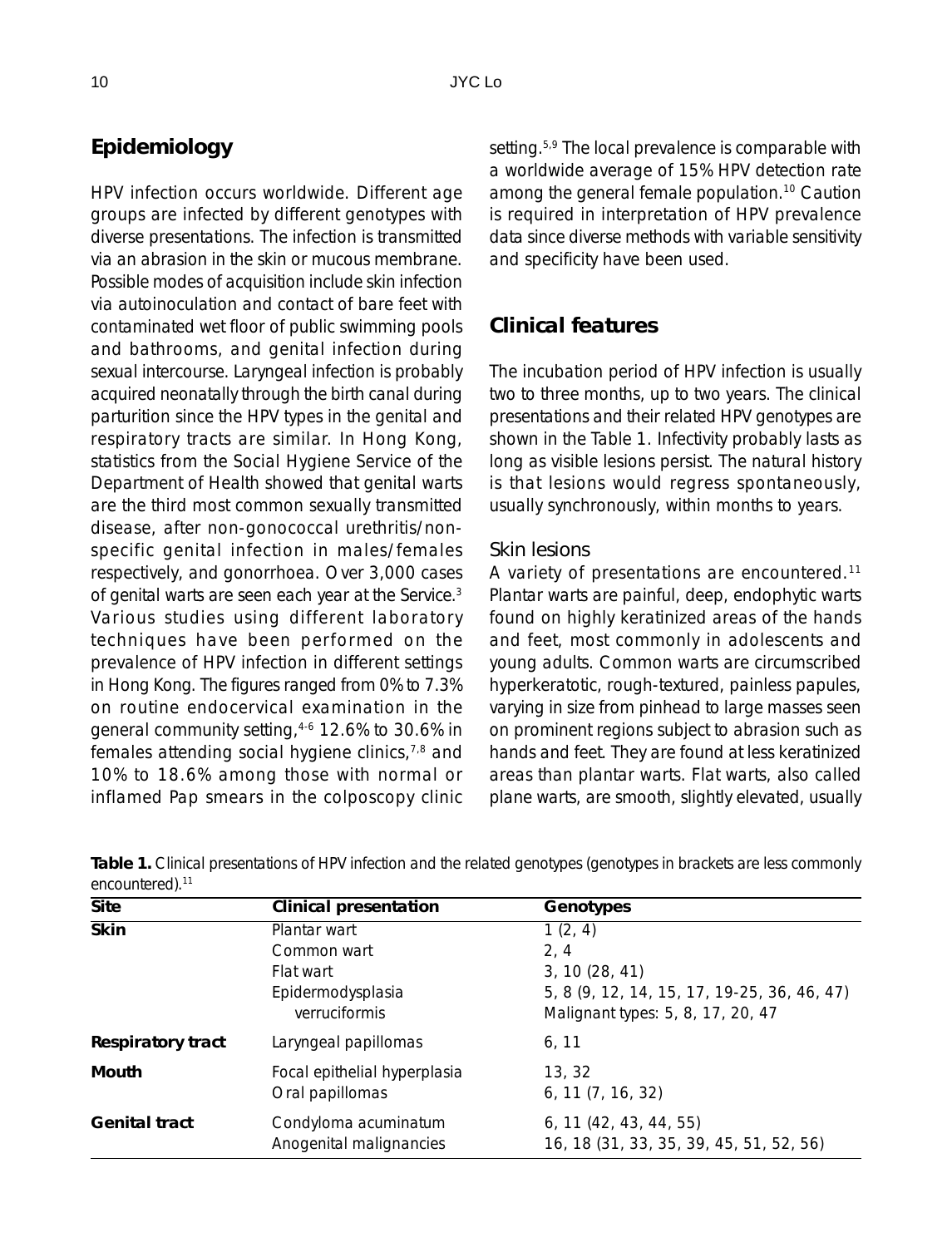multiple lesions varying in size on the face of youngsters. Epidermo-dysplasia verruciformis (EV) is an autosomal recessive hereditary cell-mediated immunodeficiency disorder which presents initially as flat warts in apparently normal children. Reddish-brown macular scaly patches usually appear in the first decade of life on the torso and upper extremities, caused by up to 20 rare HPV genotypes found almost exclusively in EV patients, presumably causing sub-clinical infections in normal people. Squamous cell carcinoma occurs in one-third of these patients within 10 years of clinical onset of EV arising from one or often several of the macular lesions at areas of skin exposed to sunlight, which is apparently a critical cofactor.12 These lesions are usually associated with HPV genotypes 5 and 8. They are initially slow-growing in situ carcinomas, but may become invasive and metastasize.

#### *Respiratory and oral lesions*

Laryngeal papillomas are found on the vocal cords and epiglottis of young children and sometimes in young adults. Malignancy was associated mainly with irradiation in olden days. Focal epithelial hyperplasia occurs on the lip and is mainly described in Eskimos and South and Central American Indians.

### *Genital lesions*

Most genital HPV infections are asymptomatic, subclinical or unrecognized. Visible genital warts, condylomata acuminata, are usually caused by HPV types 6 and 11. The lesions are cauliflowerlike, fleshy growths most often seen in moist areas around the genitalia in both males and females. Flat condylomata of the cervix are lesions with dysplasia also known as low-grade squamous intraepithelial lesions (LSIL), previously cervical intraepithelial neoplasia type I (CIN I). These lesions may evolve into high-grade squamous intraepithelial lesions (HSIL) and invasive carcinoma. HPV types associated with the highest risk of genital malignancies are types 16 and 18, accounting for 40-60% and 10-20% of all cervical carcinomas respectively.2 Other malignancies of the genitalia, such as squamous cell carcinoma of the anal canal, vulva and penis are also associated with HPV. In Hong Kong, the most prevalent HPV types associated with cervical neoplasia are HPV 16 and 58, followed by other types, including types 18, 31 and 33.<sup>6,9</sup> The high local prevalence of HPV type 58 is not seen in other Western countries. The implications for this finding are related to the need for diagnostic assays to be able to detect this HPV type, and to target this type when considering vaccine development.

## **Pathogenesis**

HPV has greatly restricted tissue tropism, replication occurring only in the epithelial cells, keratinocytes, of the skin or certain mucous membranes. Different HPV types display preferences for different body sites. In general, infection occurs when breaks in the skin and mucosal membranes enable HPV to access basal keratinocytes. The virus gradually spreads to adjacent cells over weeks to months. Expression of viral genes stimulates proliferation of the basal cells and aberrant differentiation of cornified keratinocytes, causing warty lesions and LSIL in the cervix. Regression of lesions is mainly mediated by cellular immunity.<sup>2,11</sup> HPV genomes may persist for years, and integration of viral DNA may occur, especially for high risk HPV types. Viral DNA is regularly found in the nuclei of premalignant cells in cervical dysplasia. In the cervix, HSIL may develop from LSIL or arise spontaneously. HSIL is the most predictable precursor of cancerous lesions with 30% or more of such lesions invading the basement membrane if untreated. HPV as the cause of cervical carcinoma is now generally accepted.13 Integration of the HPV genome into host cells often results in inactivation of the E2 viral repressor protein, leading to overexpression of the viral oncogenes E6 and E7 of high-risk HPV types. E6 and E7 proteins have been shown to bind to and inactivate normal cellular tumour suppressor gene products p53 and pRB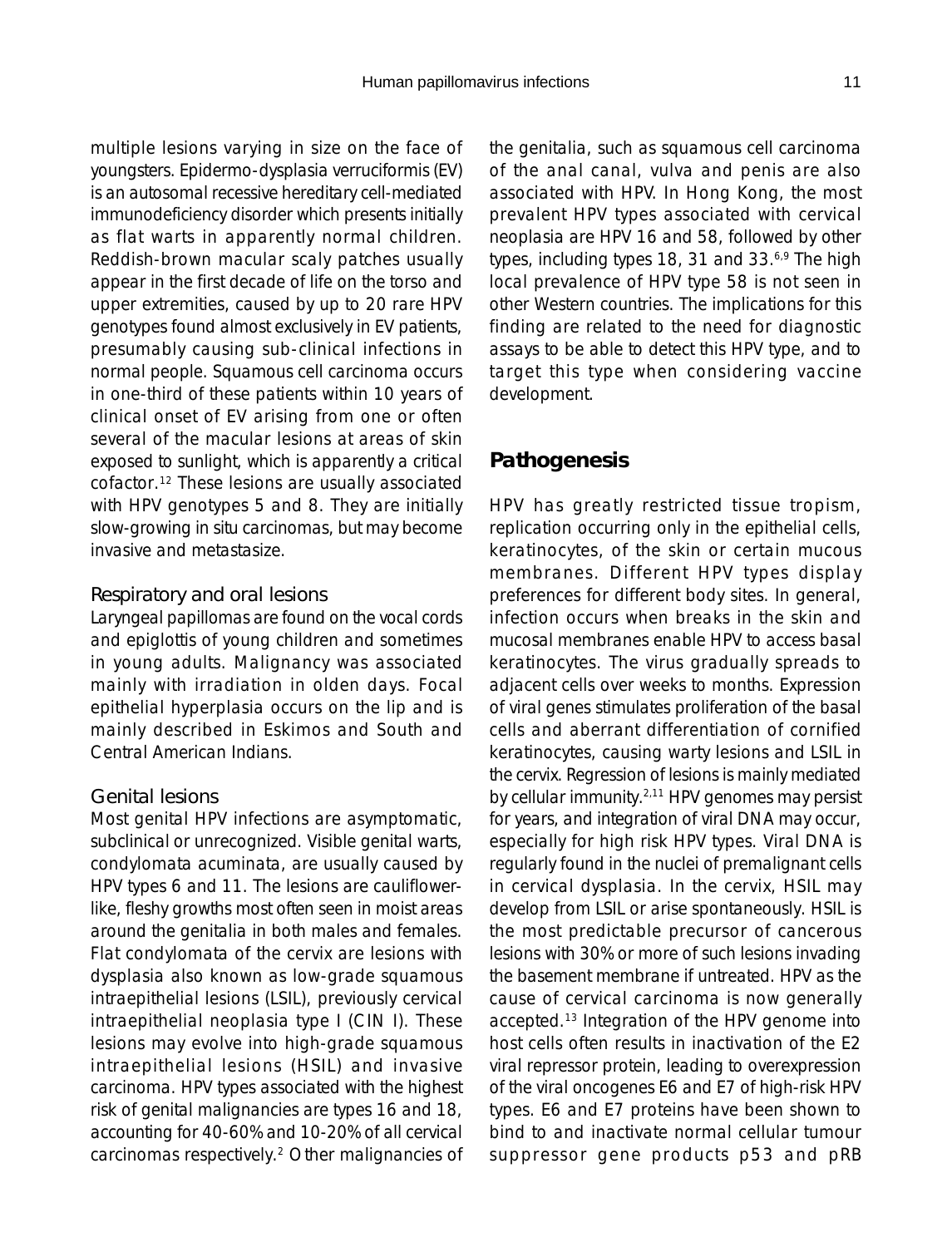respectively. Normal cell cycle control and DNA repair mechanisms are affected, resulting in sustained cell growth, culminating in malignancy.<sup>2</sup> Other reported co-factors for cervical carcinogenesis include immunosuppressive conditions such as AIDS, use of oral contraceptives and cigarette smoking.<sup>13</sup>

## **Diagnosis**

The diagnosis of HPV infection is usually evident clinically with the typical lesions. Endoscopy such as colposcopy and laryngoscopy may be required to visualize mucosal lesions. The Pap smear is used for detecting cellular abnormalities, both benign and neoplastic, in the cervix. Cytologic changes in HPV infection include abnormal keratinization, nuclear atypia and vacuole formation. In case of diagnostic uncertainty and suspicion of malignancy, excision and histology examination may be required. Microscopic features suggestive of HPV infection include thickenings, or acanthosis, of the stratum spinosum and stratum corneum. Presence of abnormal cells, koilocytes, in the stratum granulosum with irregular nuclei and large cytoplasmic vacuoles is the hallmark of HPV infection.

Virological investigation is usually not necessary for diagnosis of HPV infection. Recently, HPV detection followed by genotyping has been used as a means of identifying patients harbouring HPV types with high malignancy potential. The major application is to triage cases with a Pap smear result of atypical squamous cells of undetermined significance (ASCUS). Recent guidelines recommended reflex HPV DNA testing on liquid-based cervical cytology specimens and referral of cases positive for high-risk HPV types for colposcopy and directed biopsy.14 This strategy is preferred over two other approaches. The first involves interval repeat cervical cytological testing, which necessitates two examinations at 4- to 6-month intervals, with the disadvantage of prolonged

patient anxiety. The second approach is immediate colposcopy, which would increase use of healthcare resources.

Regarding laboratory techniques for HPV detection, the only practical method is nucleic acid detection, since the virus is not cultivable in conventional cell culture systems. Reported techniques include nucleic acid probe methods and nucleic acid amplification using the polymerase chain reaction (PCR).<sup>10</sup> The Hybrid Capture Test is a commerciallyavailable method using RNA probe mixtures to detect HPV DNA of high or low risk types. This is a sensitive test for screening for HPV infection. Cross-hybridization leading to false positive results has however been reported.15 The consensus PCR assay is widely used and targets the relatively conserved L1 genome. The most commonly employed PCR primer sets are the GP5+/6+ and MY09/11 systems. These can also be used in tandem in a nested assay format to increase sensitivity.16 The PCR product is then subjected to genotyping by a variety of methods, including restriction fragment length polymorphism (RFLP) and nucleotide sequencing. Infection with mixed types however would yield results that are difficult to interpret. A promising technique is the reversed line blot assay, using biotinylated primers for PCR, followed by hybridization with DNA of known HPV types immobilized in a line blot format. This assay has the advantages of being relatively simple to perform and able to detect multiple HPV types. The testing strategies described above are varied in sensitivity, specificity, detection of mixed genotypes, and ability to identify novel genotypes. Interpretation of study findings thus requires caution, since results from different methods are not strictly comparable. Serology does not have a role in HPV diagnosis. Its use is relatively recent and it is based on recombinant self-assembled virus-like particles as antigens. Serology assays are mainly performed in selected centres for population epidemiological studies.10,17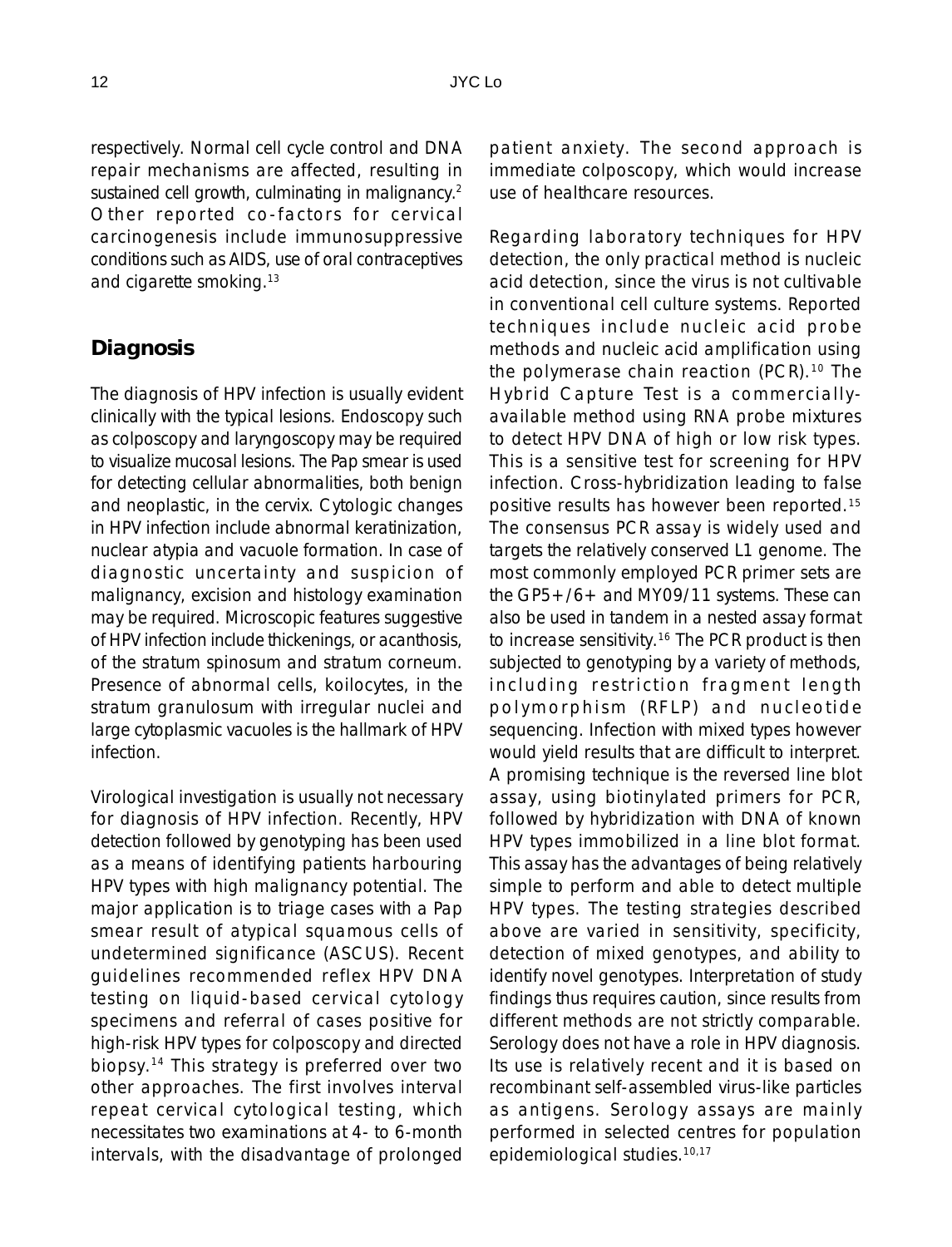# **Treatment**

Since benign HPV lesions may regress spontaneously, treatment may not be indicated in all cases. Recurrence is common after treatment. Various modalities have been reported and no single therapy appears superior. Considerations for the choice of method include the location and extensiveness of lesions, side effects of treatment, availability of equipment and technical expertise, and cost.2 Three main strategies are employed. Tissue ablation is the most commonly used strategy which could be applied to most body surfaces. Methods include cryotherapy with liquid nitrogen, surgical excision and laser ablation. Another strategy is chemical treatment, which can be applied topically or by intralesional injection. Agents reported include podophyllin, trichloroacetic acid, 5-fluorouracil and cidofovir. The third strategy, immunomodulation, has been employed with a view to enhancing cell-mediated immunity. Topical imiquimod is one of the more commonly used agents. Therapeutic vaccines as immunomodulators have been undergoing clinical trials.18,19 Further study is however required before their clinical role could be established. Review articles have been published on treatment of wart lesions and these provide comprehensive and upto-date discussion on various modalities.<sup>2,20</sup>

# **Prevention**

Prevention is currently targeted mainly at avoiding direct contact with lesions, including safe sexual practices, and refraining from contact with potentially contaminated surfaces. A vaccine for HPV is not yet available, although various groups have evaluated candidate vaccines in both animal and clinical studies.<sup>2</sup> Since HPV type 16 has been found to be associated with the majority of cases of cervical carcinoma, most effort has been directed at preventing infection with this type. A recent placebo-controlled trial employing an HPV 16 virus-like-particle vaccine has shown promising results with 100% protective efficacy against persistent HPV infection and cervical intraepithelial neoplasia on follow-up at two years.21 The vaccine targets the L1 viral capsid protein and prevention of infection is thought to be mediated through protective neutralising antibodies. It was well tolerated and generated high levels of antibodies against HPV 16 after a three-dose course, although HPV infection with other types could not be prevented. It is anticipated that this strategy, especially with the use of multivalent vaccines including other common high risk HPV types, may eventually reduce the incidence of cervical cancer.

# **Conclusion**

HPV-related diseases are significant causes of morbidity and mortality in human. Understanding the pathogenetic mechanisms, especially in relation to the development of malignancies, has enabled a rational approach in screening, detection, management and prevention of this infection. The prospect of eventual reduction of the disease burden via various interventional strategies is promising.

### **References**

- 1. van Regenmortel MH, Fauquet CM, Bishop DH, Carstens EB, Estes MK, Lemon SM, et al, editors. Virus taxonomy - classification and nomenclature of viruses - seventh report of the International Committee on Taxonomy of Viruses. San Diego: Academic Press; 2000.
- 2. Brentjens MH, Yeung-Yue KA, Lee PC, Tyring SK. Human papillomavirus: a review. Dermatol Clin 2002;20:315- 31.
- 3. Chan MK. An update on the epidemiology of sexually transmitted infections in Hong Kong. Hong Kong STD/ AIDS Update 2002;8:27-31.
- 4. Collins RJ, Ngan HY, Hsu C, Cheung A, King P, Pun TC, et al. Human papillomavirus infection in the cervix of pregnant females in Hong Kong. Cytopathol 1990; 1:147-52.
- 5. Chan MK, Lau KM, Tsui Y, Wong FW, Huang DP. Human papillomavirus infection in Hong Kong Chinese women with normal and abnormal cervix--detection by polymerase chain reaction method on cervical scrapes. Gynecol Oncol 1996;60:217-23.
- 6. Chan PK, Chang AR, Cheung JL, Chan DP, Xu LY, Tang